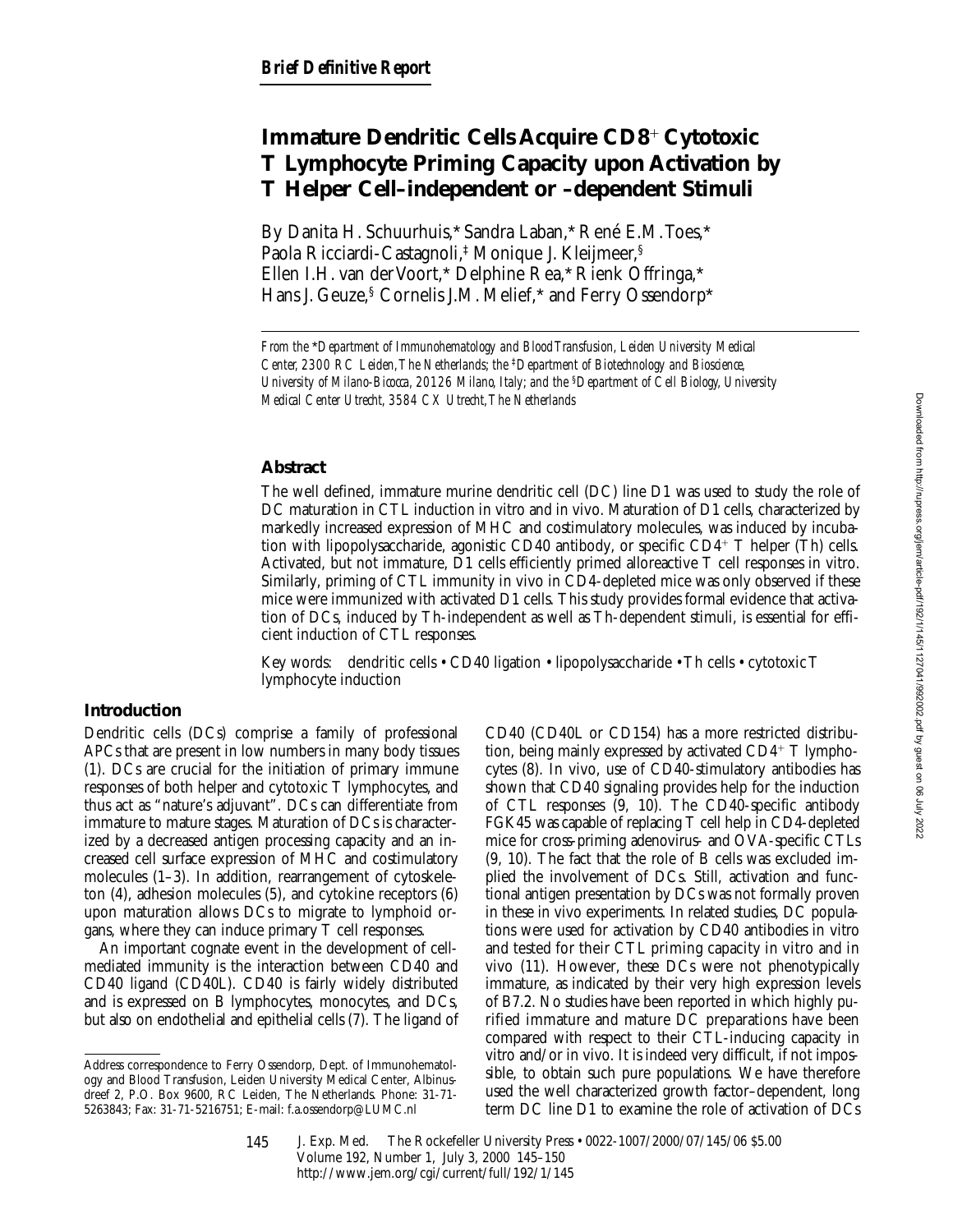by different stimuli in the induction of T cell responses. This nontransformed homogeneous DC population is of C57BL/6 origin and is spleen derived (4, 12). Immature D1 cells are characterized by proliferative capacity, high antigen uptake ability, and low  $\bar{T}$  cell–stimulatory efficiency, thus behaving as "classical" immature DCs. Moreover, expression levels of costimulatory molecules and cell surface MHC class I molecules are low, whereas cell surface MHC class II expression is intermediate. Upon activation by living bacteria or the bacterial component LPS, D1 cells can be activated to full maturation. This results in cell growth arrest, low antigen uptake, and high expression of costimulatory and MHC molecules at the cell surface (12).

Although the concept of requirement of DC maturation for CTL induction is well established, no formal evidence bearing out this concept has been published thus far. Here we report that functional maturation of DCs is essential for effective CTL priming capacity in vitro and in vivo. In the absence of  $CD4^+$  T cells, this can be achieved independently by either of two signals: CD40 triggering or LPS stimulation.

#### **Materials and Methods**

*Mice.* Female C57BL/6 (B6; H-2b) and BALB/c (H-2d) mice were obtained from IFFA Credo, and BALB/c  $\times$  C57BL/6 F1 (CB6 F1, H-2dxb) mice were from Charles River Laboratories. Mice were maintained under specific pathogen–free conditions and used at 6–10 wk of age.

*Cell Lines and Reagents.* Adenovirus type 5 E1–transformed B6 mouse embryo cells (Ad5E1-MECs) were generated as described (10). P815 is a DBA/2 (H-2d)-derived mastocytoma cell line. Cell lines were cultured in IMDM (BioWhittaker) containing 8% heat-inactivated FCS (Greiner), 100 IU/ml penicillin, 2 mM l-glutamine, and 20  $\mu$ M 2-ME. Th1 cells were obtained from DO11.10 TCR-transgenic mice (13) on BALB/c background (H-2d). These Th cells can efficiently recognize OVA helper peptide as presented in I-A<sup>b</sup>. LPS of *Escherichia coli* (serotype 0111:B4) was from Difco Labs. The FGK45 hybridoma (14) was provided by Dr. A. Rolink (Basel Institute for Immunology, Basel, Switzerland) and used as concentrated hybridoma supernatant with endotoxin levels below detection (Limulus Amebocyte Lysate COATEST® for endotoxin). Synthetic peptides used were:  $E7<sub>CTL</sub>$  (HPV16 E7 49–57), RAHYNIVTF;  $E1A<sub>CTL</sub>$ (E1A 234-243), SGPSNTPPEI; and  $OVA<sub>Th</sub>$  (OVA 323-339), ISQAVHAAHAEINEAGR.

*DCs.* D1 cell line, a long term growth factor–dependent immature splenic DC line derived from B6 (H-2b) mice, was cultured as described (4). Both floating and adherent cells (detached using 2 mM EDTA) were collected and used.

*Antibodies and Cell Surface Immunofluorescence.* The following antibodies were purchased from PharMingen: FITC-coupled CD86/B7.2 antibody (GL1), FITC-coupled CD8 antibody (Ly2), and PE-conjugated anti-class II  $(I-A<sup>b,d</sup>/E<sup>d</sup>)$  antibody (2G9). PE-coupled CD40 antibody (3/23) was obtained from Serotec. Anti-class I ( $K^b$ ) mAb (B8-24-3) was purified and biotinylated. D1 cells were incubated with antibodies in the presence of 30% 2.4G2 supernatant (rat anti-mouse  $Fc\gamma RIII/II$ ) to block FcR binding. PE-conjugated,  $E1A<sub>CTL</sub>$ -loaded H-2D<sup>b</sup> tetramers were provided by T. Schumacher (Netherlands Cancer Institute, Amsterdam, The Netherlands). Staining for tetramer complexes was carried out as described (15). Flow cytometry was performed with FACScan™ (Becton Dickinson).

*Induction of Allospecific Responses In Vitro.* Immature D1 cells or D1 cells that were treated with 10  $\mu$ g/ml LPS or 30  $\mu$ g/ml FGK45 for 48 h were irradiated and incubated at graded doses with allogeneic BALB/c spleen cells in 96-well flat-bottomed plates. Syngeneic B6 spleen cells were used as control. Allospecific proliferation was measured after 4 d. 18 h before termination,  $0.5 \mu$ Ci [<sup>3</sup>H]thymidine was added per well. To induce allospecific CTLs,  $3 \times 10^6$  BALB/c spleen cells were incubated with 104 irradiated immature D1 cells or LPS- or FGK45-treated D1 cells in 24-well plates. After 6-d incubation at  $37^{\circ}$ C, cells were harvested and used as effectors in a cytotoxicity assay. 51Crlabeled cells of H-2<sup>b</sup> haplotype (RMA) or H-2<sup>d</sup> haplotype (P815) were used as targets. Percent specific lysis of triplicate wells was calculated (10).

*Induction of CTL Responses In Vivo.* To induce CTL responses in vivo, untreated D1 cells or D1 cells treated for 48 h with 10  $\mu$ g/ml LPS, 30  $\mu$ g/ml FGK45, or Th1 cells (DC/Th = 10:1, in the presence of 5  $\mu$ M OVA<sub>Th</sub> peptide) were loaded with E1A<sub>CTL</sub> peptide for 2 h at 37°C and washed five times. 10<sup>6</sup> D1 cells were injected intravenously into B6 mice (LPS- and FGK45-treated D1 cells) or CB6 F1 mice (Th1-treated D1 cells) in PBS with 0.5% BSA. CB6 F1 mice were used to avoid alloresponses (Th1 cells are BALB/c derived). Mice were depleted of  $CD4^+$  cells by intraperitoneal injection of 100  $\mu$ g of purified CD4 antibody GK1.5 in PBS at day 5, 3, and 1 before and at day 1 and 7 after injection of D1 cells. Depletion was performed to prevent endogenous  $CD4+$  Th cells from activating the D1 cells in vivo (our unpublished results). After 10 d, spleen cells  $(5 \times 10^6)$ per well) were restimulated with irradiated Ad5E1-MECs (5  $\times$ 105 per well) in 2-ml cultures in 24-well plates in the absence of additional cytokines. After 6 d, lymphocyte cultures were tested for cytotoxicity against  $Eu^{3+}$ -labeled RMA cells loaded with  $E1A<sub>CTL</sub>$  peptide or control  $E7<sub>CTL</sub>$  peptide.

*IL-12 Production.* D1 cells (106) were seeded in 24-well plates with OVA<sub>Th</sub>-specific Th1 cells (D1/Th = 10:1) in the presence or absence of 5  $\mu$ M OVA<sub>Th</sub> peptide. After 48-h culture at 37°C, supernatants were tested for IL-12 p40 content using a standard sandwich ELISA. Coating antibody was rat anti–mouse IL-12 p40/p70 mAb (clone C15.6; PharMingen). Detection antibody was biotinylated rat anti–mouse IL-12 p40/p70 (clone C17.8; PharMingen). Streptavidin–horseradish peroxidase and ABTS (Sigma-Aldrich) were used as enzyme and substrate, respectively.

#### **Results**

*Agonistic CD40 Antibody or LPS Treatment Induces Phenotypic Maturation of Murine DCs.* To study the effect of maturation on DC function, we used the well established murine DC line D1 (12). D1 cells can be maintained in culture in an immature state, as indicated by very low levels of costimulatory molecules (B7.2 [CD86] and CD40) and low to intermediate levels of MHC class I  $(K<sup>b</sup>)$  and II (I-Ab), respectively (Fig. 1). When incubated with the CD40 specific agonistic antibody FGK45 or the CD40-independent stimulus LPS for 48 h, D1 cells exhibit strongly elevated levels of the costimulatory molecules B7.2 and CD40 as well as MHC class I and II (Fig. 1). This demonstrates that triggering of CD40 on D1 cells using the FGK45 mAb induced maturation of these cells similar to LPS.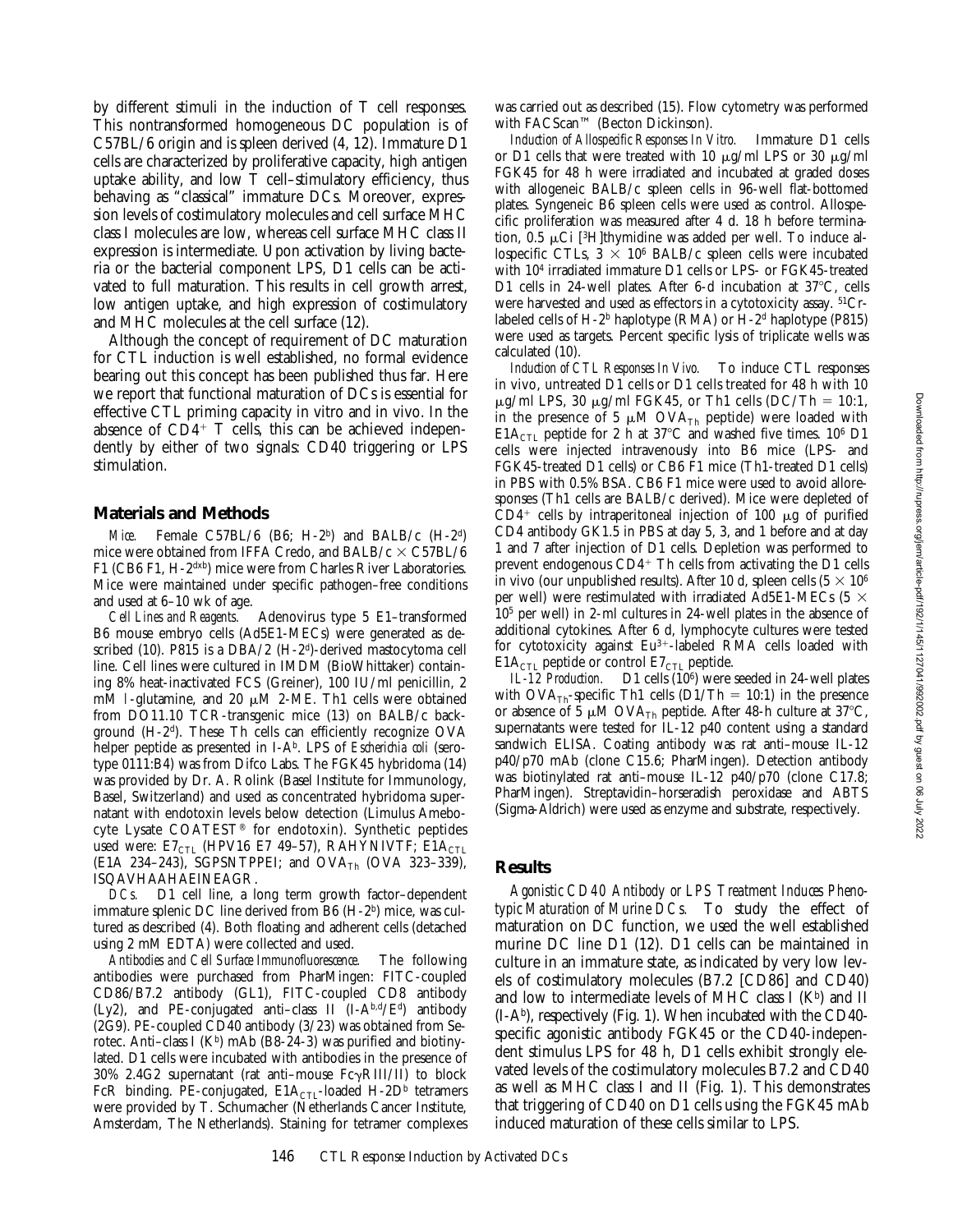

**Figure 1.** Both agonistic CD40 antibody and LPS treatment induce phenotypic maturation of D1 cells. D1 cells were treated with LPS or CD40-stimulating antibody FGK45 or left untreated (immature) for 48 h and stained with antibodies against the indicated markers. Data from one representative experiment out of three experiments performed are shown. Numbers indicate the median fluorescence intensity.

*Improved Induction of Allospecific T Cell Responses by FGK45- and LPS-treated D1 Cells.* We observed that LPS- or FGK45-matured D1 cells are more efficient in presenting both MHC class I and class II binding peptides derived from OVA to peptide-specific MHC class I– or class II–restricted T cell hybridomas (data not shown). This indicates that the induced MHC class I and class II molecules are functional and that the elevated expression of these molecules is associated with more efficient antigen presentation. We therefore investigated whether FGK45 or LPS-treated D1 cells are more efficient in induction of a primary MLR. Immature D1 cells and LPS- or FGK45 treated D1 cells were used as allogeneic stimulators for unprimed BALB/c spleen cells. B6 spleen cells were used as syngeneic control. D1 cells were titrated and cultured with a fixed number of spleen cells for 4 d. Both FGK45 and LPS-activated D1 cells induced much higher alloproliferation than nontreated D1 cells (Fig. 2 A). In the same experiment, we tested the presence of allospecific cytotoxic T cells in the MLR. After 6 d, the cultured cells were tested for specific cytotoxicity. CTL induction in vitro by both FGK45- and LPS-activated D1 cells was much more efficient than by immature D1 cells (Fig. 2 B). Thus, treatment of D1 cells with FGK45 or LPS led to functional maturation, which resulted in acquisition of the capacity to induce strong alloproliferative and allocytotoxic T cell responses.

*In Vivo Priming of Antigen-specific CTLs by CD40- or LPSstimulated D1 Cells in CD4-depleted Mice.* Next, we investigated whether the phenotypic and functional differences between immature and activated D1 cells as observed in vitro had consequences for their capacity to prime specific CTL immunity in vivo. Immature D1 cells, exogenously loaded with a human adenovirus CTL epitope ( $E1A_{CT}$ ), were injected into CD4-depleted mice. 10 d after immunization, spleens were harvested and splenocytes were restimulated in vitro with Ad5E1-MECs. After 6 d, epitope-spe-



147 Schuurhuis et al. Brief Definitive Report

**Figure 2.** Efficient induction of primary allospecific responses in vitro by mature D1 cells. D1 cells (H-2b), treated with agonistic CD40 antibody FGK45 or LPS for 48 h, were used as stimulator cells in a proliferation assay with 105 BALB/c  $(H-2<sup>d</sup>)$  or control syngeneic B6  $(H-2<sup>b</sup>)$ responder cells (A) or as stimulator cells in bulk cultures for the induction of allospecific CTLs (B). For CTL induction, 104 D1 cells were incubated with  $3 \times 10^6$  BALB/c spleen cells for 6 d. CTL activity was measured in a cytotoxicity assay using targets of  $H-2<sup>b</sup>$  haplotype (RMA) or H-2d haplotype (P815). Values represent means of triplicates from one representative experiment out of three performed.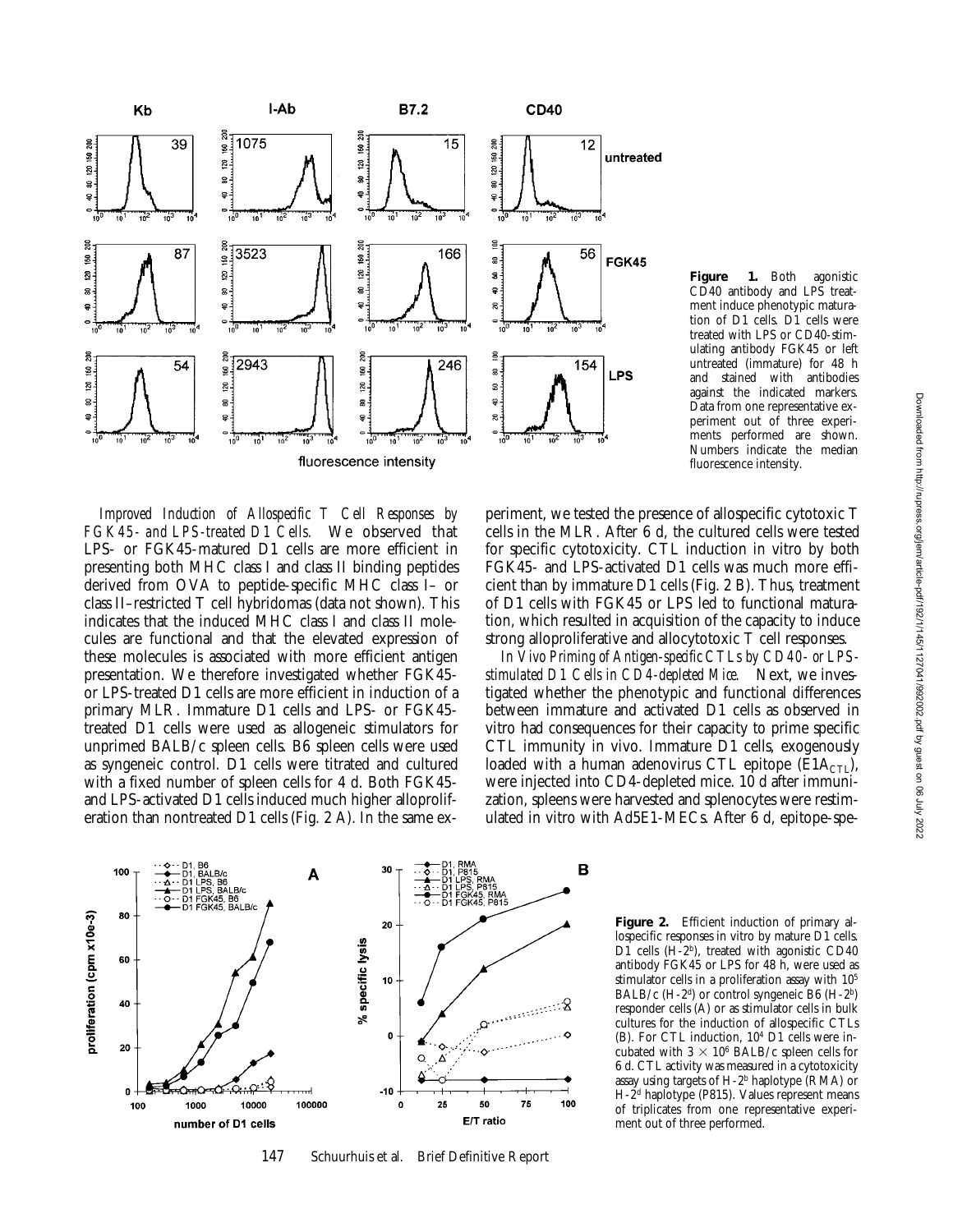cific CTL activity was measured in a cytotoxicity assay.  $E1A<sub>CTL</sub>$  peptide–loaded immature D1 cells did not prime peptide-specific CTLs in CD4-depleted mice (Figs. 3 A and 4 C), in agreement with our recent study (15) describing the lack of Ad5E1A-specific CTL priming in the absence of  $CD4^+$  T cell help. However, in this study, CTL priming was restored by in vivo CD40 triggering, which is thought to activate bone marrow–derived APCs in vivo. Therefore, we studied whether in vitro–activated D1 cells, using agonistic CD40 antibody or LPS as stimuli (16), were able to induce priming of peptide-specific CTLs in vivo. In contrast to immature D1 cells (Fig. 3 A, top panel), D1 cells activated in vitro by FGK45 (Fig. 3 B, top panel) or LPS (Fig. 3 C, top panel) indeed primed  $E1A<sub>CTL</sub>$ -specific CTLs in vivo in CD4-depleted mice. The induction of  $E1A<sub>CTL</sub>$ -specific cytotoxicity correlated with elevated numbers of  $CD8^+$  T cells in the bulk cultures that stained with PE-conjugated H-2D<sup>b</sup> tetramers containing the  $E1A_{CTL}$ peptide  $(D^b/EA)$  (Fig. 3, bottom panel).

*In Vivo Priming of Antigen-specific CTLs in CD4-depleted* Mice by D1 Cells Stimulated with CD4<sup>+</sup> Th Cells Plus Anti*gen.* The physiological activation signal through CD40 is thought to be delivered by  $CD40L^+CD4^+$  Th cells. We therefore investigated whether in vitro incubation of D1 cells with peptide-specific Th cells resulted in functional activation of these APCs. Phenotypic maturation (Fig. 4 A) and IL-12 p40 production by D1 cells (Fig. 4 B) was induced by incubation of D1 cells with OVA-specific Th cells in the presence but not the absence of  $\text{OVA}_{\text{Th}}$  peptide. As already shown in Fig. 3 A, immunization of CD4-



**Figure 3.** Induction of primary peptide-specific CTL responses in vivo by D1 cells treated with agonistic CD40 antibody or LPS. Immature D1 cells (A) and FGK45- (B) or LPS-treated (C) D1 cells were used for in vivo CTL induction by loading them with  $E1A<sub>CTL</sub>$  peptide and injecting them into CD4-depleted B6 mice. Three mice were injected with immature D1 cells, and four mice were injected with FGK45- or LPS-treated D1 cells. After 10 d,  $5 \times 10^6$  spleen cells were restimulated in vitro using  $5 \times 10^5$  Ad5E1-MECs. After 6 d, cells were used in a cytotoxicity assay using targets loaded with  $E1A_{\text{CTL}}$  peptide or  $E7_{\text{CTL}}$  peptide as control. Data shown in the top panels are means of triplicates from one representative experiment out of three experiments performed. The bottom panels show detection of  $E1A<sub>CTL</sub>$ -specific  $CD8^+$  cells in bulk cultures. Bulk cultures were analyzed for the presence of CD8<sup>+</sup> cells capable of interacting with the H-2D<sup>b</sup>–E1A<sub>CTL</sub> tetrameric complexes. Indicated are percentages of the CD8<sup>+</sup> cells staining with H-2D<sup>b</sup>–E1A<sub>CTL</sub> tetramers.

depleted mice with peptide-loaded immature D1 cells failed to induce significant CTL immunity (Fig. 4 C). In contrast, five out of eight mice immunized with  $E1A<sub>CTL</sub>$  peptideloaded D1 cells that were preincubated with the OVA-specific Th cells showed strong E1A-specific CTL immunity (Fig. 4 D). No detectable CTL activity against control  $E7<sub>CTL</sub>$  peptide–loaded target cells was observed for mice in-



Figure 4. Priming of peptide-specific CTLs in vivo by D1 cells stimulated in vitro by specific CD4+ Th cells. B7.2 (CD86) expression of D1 cells was measured after 48-h incubation with Th1 cells in the presence or absence of 5  $\mu$ M OVA<sub>Th</sub> peptide (A). IL-12 p40 production was measured in supernatants of cultures containing  $D\hat{1}$  cells and  $OVA<sub>Th</sub>$ -specific Th1 cells in the presence or absence of  $\text{OVA}_{\text{Th}}$  peptide (B). Immature D1 cells (C and E) and D1 cells incubated with  $OVA<sub>Th</sub>$ -specific Th1 cells and  $OVA<sub>Th</sub>$  peptide (D and F) were used for in vivo CTL induction after loading with  $E1A<sub>CTL</sub>$  peptide and injecting them into CD4-depleted mice. Four mice were injected with  $E1A<sub>CTL</sub>$ -loaded immature D1 cells (C and E); eight mice were injected with  $E1A_{CTL}$ -loaded D1 cells that had been preincubated for 48 h with  $OVA<sub>Th</sub>$ -specific Th cells in the presence of 5  $\mu$ M OVA<sub>Th</sub> peptide (D and F). 10 d after immunization, spleen cells were restimulated with Ad5E1-MECs and tested in a cytotoxicity assay using  $E1A_{\text{CTL}}$  peptide–loaded (C and D) or control  $E7_{\text{CTL}}$  peptide– loaded (E and F) RMA cells as targets. Data shown are means of triplicates. Each line represents one mouse.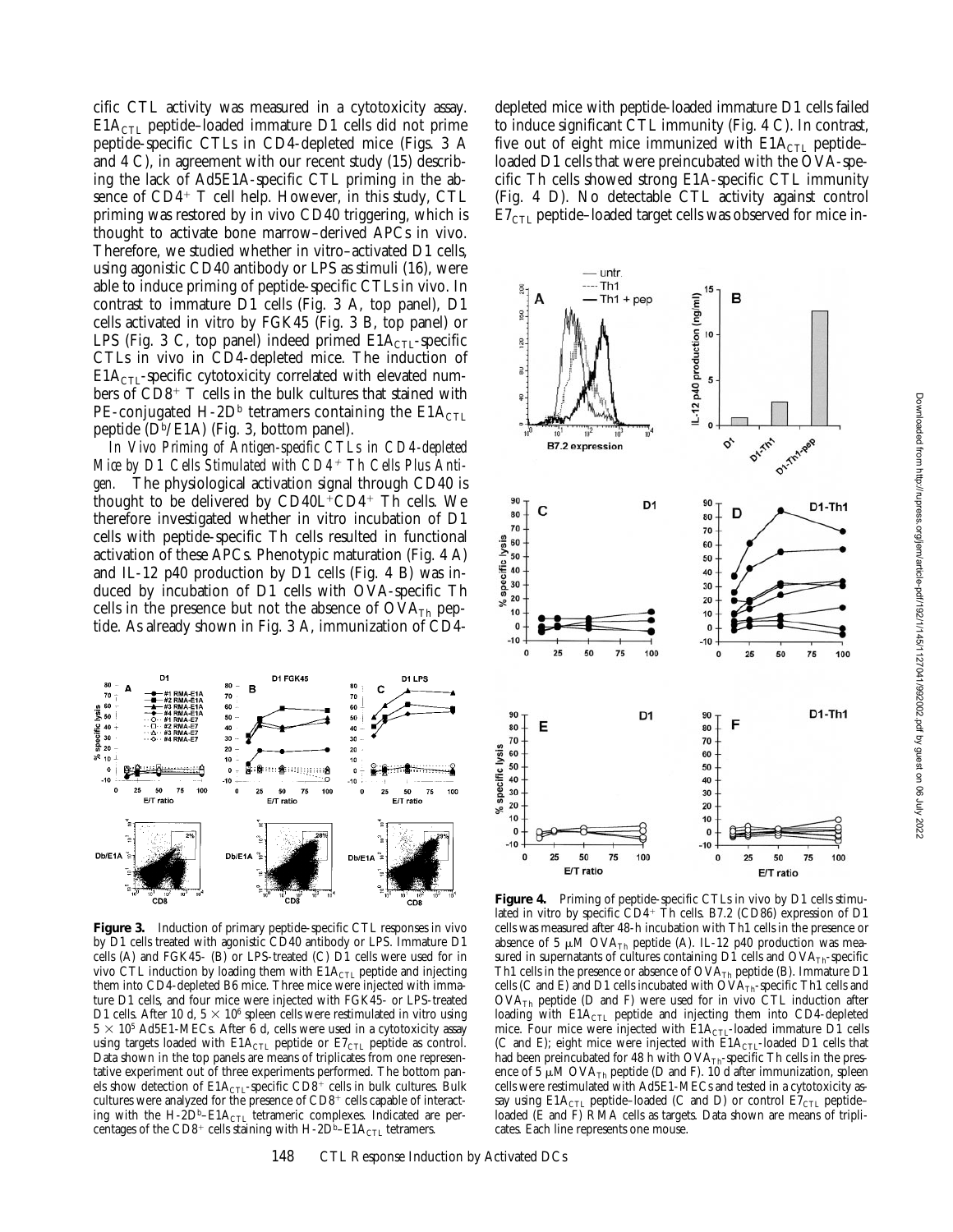jected with immature (Fig. 4 E) or Th-treated (Fig. 4 F) D1 cells. Therefore, in vitro Th-mediated activation empowered the DCs to prime CTL immunity in vivo.

### **Discussion**

These experiments provide formal evidence that CTL priming in vivo depends on DC activation. The required DC activation state can be induced by  $CD4^+$  Th cells or by triggering of DCs with agonistic CD40 antibody or LPS.

Although the concept that DCs require maturation for efficient induction of T cell responses is widely recognized (1, 2, 4, 16), it has been mainly shown for induction of proliferative responses. In the "licence to kill" model (17, 18) supported by recent papers from three groups (9–11), Th cells activate APCs, thereby licensing them to directly activate CTLs. CD40-mediated maturation of mouse and human DCs by soluble (16, 19) and transfected CD40L- (20) or CD40-specific antibody (11) has been reported. However, in studies where immature and mature DCs are compared for CTL induction or tumor protection, DCs in the "immature" state express already quite high levels of costimulatory and MHC molecules (11, 19, 21). These studies therefore allow no firm conclusions on the DC phenotype required for CTL induction. Our experience with culturing, for example, bone marrow–derived DCs in the presence of GM-CSF is that the purity and activation status of the resulting cells varies considerably between experiments, precluding firm conclusions on correlations between phenotype and function. By using the spleenderived immature DC line D1, we were able to obtain a constant and reproducible source of pure and immature DCs that could be induced to mature by physiological (anti-CD40) and bacterial (LPS) stimuli in a well controlled fashion.

The anti-CD40 antibody FGK45 was used successfully in recent in vivo studies, illustrating the importance of the CD40–CD40L interaction in CTL induction (9, 10). Antibody-induced CD40 activation even caused a therapeutic effect of a peptide-based CTL-inducing vaccine against established HPV16-induced mouse tumors, whereas this vaccine had only preventive activity in the absence of CD40 triggering (15). However, in these studies, no formal proof was obtained that the in vivo FGK45 treatment directly stimulated DCs and that this was causally related to the observed effects. In this study, we show that the antibody FGK45 directly activates the DC line D1, endowing these DCs with powerful CTL-inducing capacity in vitro and in vivo.

FGK45- and LPS-treated D1 cells showed elevated levels of MHC class I and II and strongly increased levels of the costimulatory molecules B7.2 and CD40. Incubation with CD40L–CD8 fusion protein led to a similar level of phenotypic maturation of D1 cells (data not shown), indicating that FGK45 triggers CD40 in a physiological way. Mature D1 cells were capable of effective induction of both MHC class I– and class II–directed alloresponses in vitro and peptide-specific CTL responses in vivo. The acquisition of the capacity to induce CTLs most likely is the result of both the increase in the expression of MHC class I and costimulatory molecules and the profile of cytokine production by mature DCs. Our data suggest that activation of the DCs is more important than the way in which the cells are activated for induction of CTL responses. The efficiency of CTL induction in vivo in CD4-depleted mice by in vitro LPS-matured DCs suggests that even CD40-independent activation of DCs leads to efficient CTL induction. This indicates the possibility that  $CD8<sup>+</sup>$  CTL responses can be induced both by  $CD4^+$  Th-dependent  $(CD40$ -mediated) and  $CD4$ <sup>+</sup> Th-independent pathways of DC activation. CD40 ligation by CD40L expressed on  $CD4+$  Th cells might be the most relevant maturation condition for DCs in case of the lack of inflammatory conditions, such as many instances of tumor growth or responses to minor histocompatibility antigens, both of which are profoundly  $CD4^+$  Th cell dependent (22, 23). In a recent study, CD40-independent, Th-dependent  $CD8<sup>+</sup>$  T cell priming was reported, although a major CD40-dependent pathway of CTL activation was shown (21). In the case of strong inflammatory viruses or bacteria, however, DCs can apparently become activated in a  $CD4^+$  Th cell–independent way  $(24-26)$ . In addition, antiviral CD8<sup>+</sup> T cells were shown to be capable of inducing functional maturation of DCs in the absence of  $CD4^+$  Th cells (27). Clearly, the extent of DC maturation and/or polarization is a major determinant of the  $CD4<sup>+</sup>$  helper dependence of CTL responses against infectious agents and tumor cells.

We thank Dr. D. Roelen for critical reading of this manuscript.

D.H. Schuurhuis and M.J. Kleijmeer are supported by the Dutch Organization for Research (grant NWO 901-09-241). F. Ossendorp is financed by the Netherlands Cancer Foundation (grant 97-1451).

*Submitted: 11 November 1999 Revised: 21 April 2000 Accepted: 1 May 2000*

#### **References**

- 1. Banchereau, J., and R.M. Steinman. 1998. Dendritic cells and the control of immunity. *Nature.* 392:245–252.
- 2. Cella, M., A. Engering, V. Pinet, J. Pieters, and A. Lanzavecchia. 1997. Inflammatory stimuli induce accumulation of MHC class II complexes on dendritic cells. *Nature.* 388:782– 787.
- 3. Pierre, P., S.J. Turley, E. Gatti, M. Hull, J. Meltzer, A. Mirza, K. Inaba, R.M. Steinman, and I. Mellman. 1997. Developmental regulation of MHC class II transport in mouse dendritic cells. *Nature.* 388:787–792.
- 4. Winzler, C., P. Rovere, M. Rescigno, F. Granucci, G. Penna, L. Adorini, V.S. Zimmermann, J. Davoust, and P. Ricciardi-Castagnoli. 1997. Maturation stages of mouse dendritic cells in growth factor–dependent long-term cultures. *J. Exp. Med.* 185:317–328.
- 5. Roake, J.A., A.S. Rao, P.J. Morris, C.P. Larsen, D.F. Hankins, and J.M. Austyn. 1995. Dendritic cell loss from nonlymphoid tissues after systemic administration of lipopolysaccharide, tumor necrosis factor, and interleukin 1. *J.*